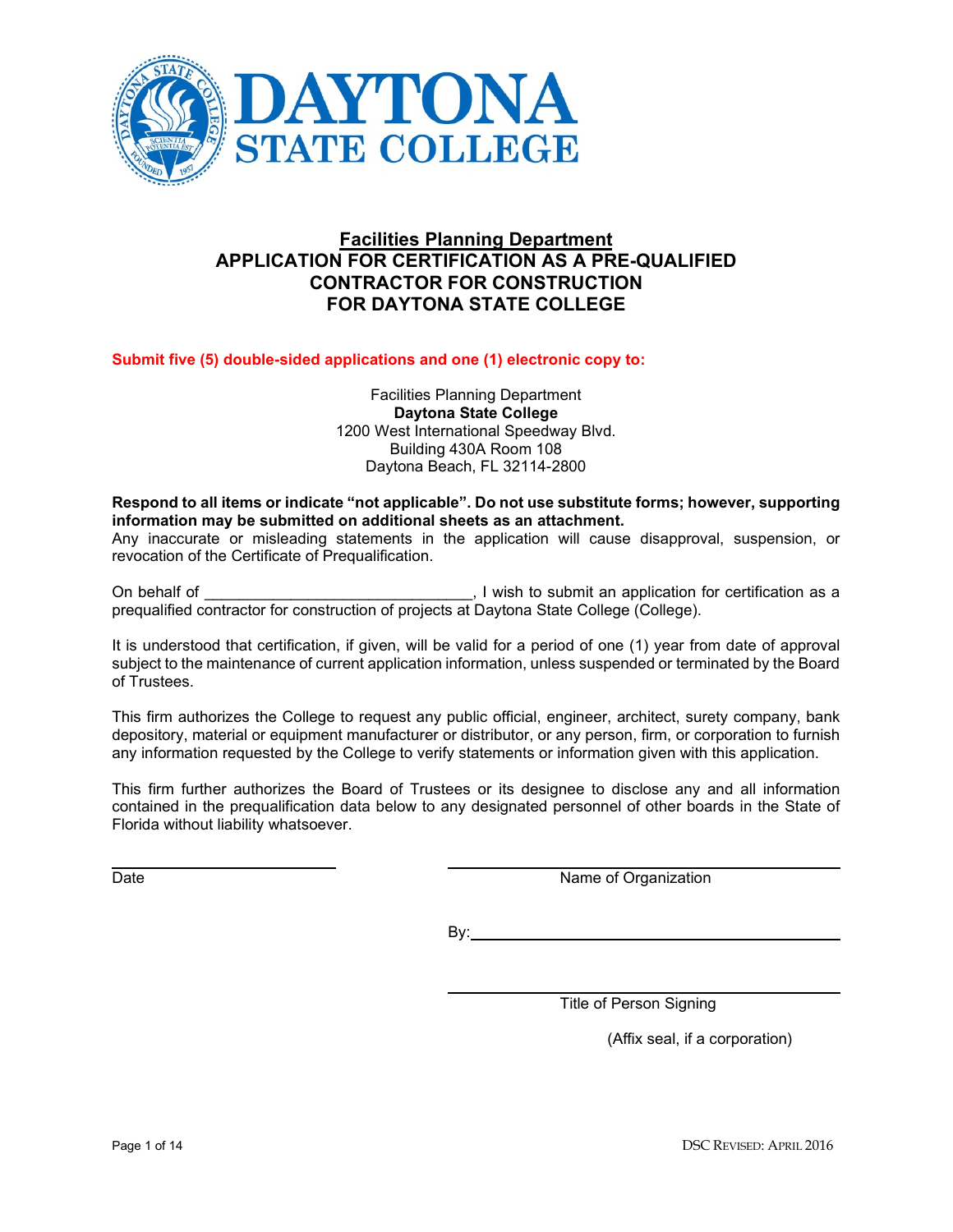#### **SWORN STATEMENT UNDER SECTION 287.133 (3) (a), FLORIDA STATUTES, ON PUBLIC ENTITY CRIMES**

THIS FORM MUST BE SIGNED IN THE PRESENCE OF A NOTARY PUBLIC OR OTHER OFFICIAL AUTHORIZED TO ADMINISTER OATHS.

1. This sworn statement is submitted for **Contractor Pre-Qualification** 2. This sworn statement is submitted by **[name of entity submitting sworn statement]** whose business address is: and (if applicable) its Federal Employer Identification Number (FEIN) is (If entity has no FEIN, include the Social Security Number of the individual signing this sworn statement:) 3. My name is and my relationship to the entity named above is

## (title)

- 4. I understand that a "public entity crime" as defined in Section 287.133(1)(g), Florida Statutes, means a violation of any state or federal law by a person with respect to and directly related to the transaction of business with any public entity or with an agency or political subdivision of any other state or of the United States, including, but not limited to, any bid or contract for goods or services to be provided to any public entity or an agency or political subdivision of any other state or of the United States and involving antitrust, fraud, theft, bribery, collusion, racketeering, conspiracy, or material misrepresentation.
- 5. I understand that "convicted" or "conviction" as defined in Section 287.133 (1)(b), Florida Statutes, means a finding of guilt or a conviction of a public entity crime, with or without adjudication of guilt, in any federal or state trial court of record, relating to charges brought by indictment or information after July 1, 1989, as a result of a jury verdict, non-jury trial, or entry of a plea of guilty or nolo contendere.
- 6. I understand that an "affiliate" as defined in Section 287.133(1)(a), Florida Statutes, means: (1) A predecessor or successor of a person convicted of a public entity crime; or (2) An entity under the control of any natural person who is active in the management of the entity and who has been convicted of a public entity crime. The term "affiliate" includes those officers, directors, executives, partners, shareholders, employees, members, and agents who are active in the management of an affiliate. The ownership by one person of shares constituting a controlling interest in another person, or a pooling of equipment or income among persons when not for fair market value under an arm's length agreement, shall be a prima facie case that one person controls another person. A person who knowingly enters into a joint venture with a person who has been convicted of a public entity crime in Florida during the preceding 36 months shall be considered an affiliate.
- 7. I understand that a "person" as defined in Section 287.133(1)(e), Florida Statutes, means any natural person or entity organized under the laws of any state or of the United States with the legal power to enter into a binding contract and which bids or applies to bid on contracts for the provision of goods or services let by a public entity, or which otherwise transacts or applies to transact business with a public entity. The term "person" includes those officers, directors, executives, partners, shareholders, employees, members, and agents who are active in management of an entity.
- 8. Based on information and belief, that statement which I have marked below is true in relation to the entity submitting this sworn statement. [Please indicate which statement applies.]
- Neither the entity submitting this sworn statement, nor one or more of the officers, directors, executives, partners, shareholders, employees, members, or agents who are active in the management of the entity, nor any affiliate of the entity, has been charged with and convicted of public entity crime subsequent to July 1, 1989.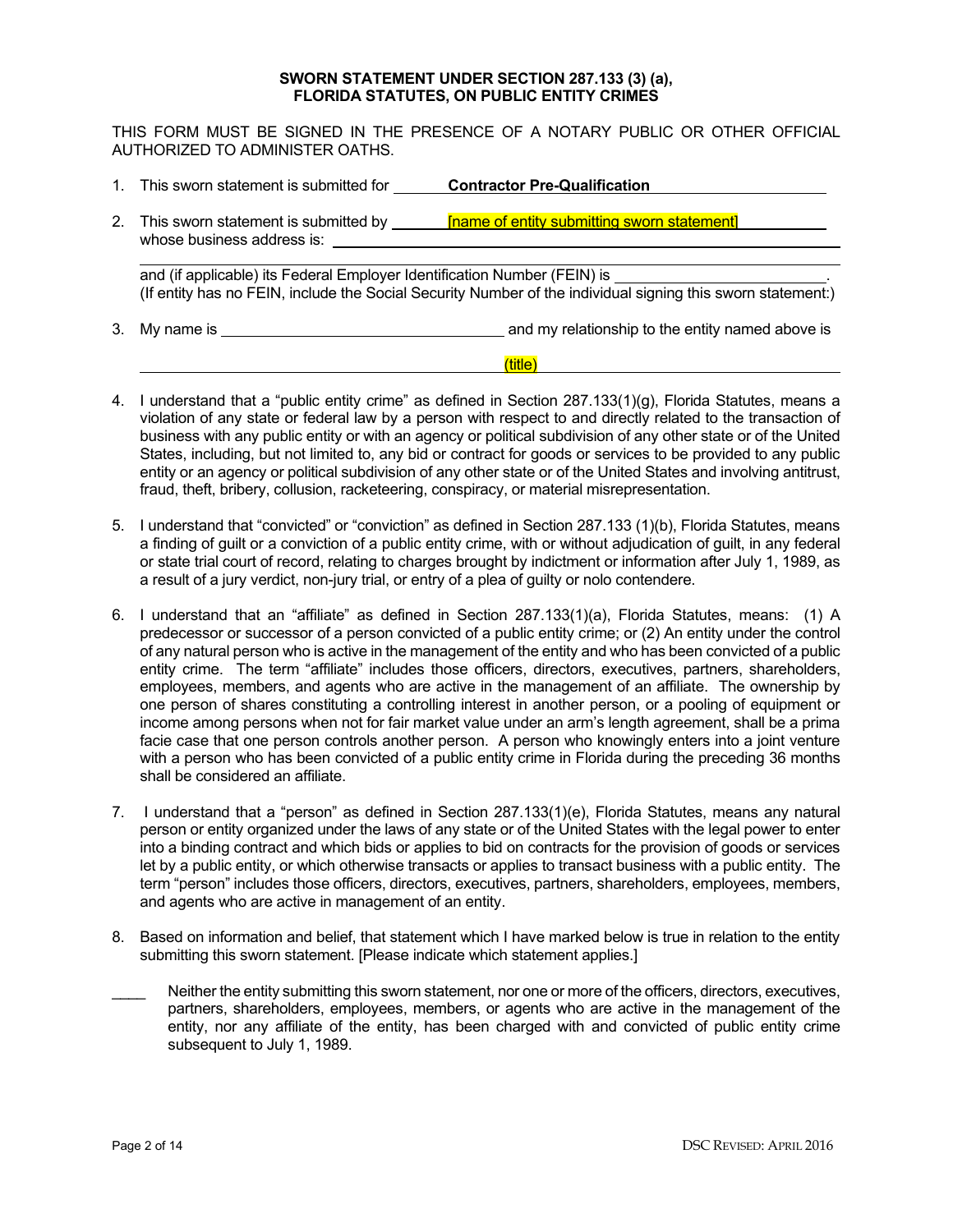|            | There has been a proceeding concerning the conviction before a hearing officer of the State of Florida,<br>Division of Administrative Hearings. The final order entered by the hearing officer did not place the<br>person or affiliate on the convicted vendor list. [Please attach a copy of the Final Order.]                                                                                                  |
|------------|-------------------------------------------------------------------------------------------------------------------------------------------------------------------------------------------------------------------------------------------------------------------------------------------------------------------------------------------------------------------------------------------------------------------|
|            | The person or affiliate was placed on the convicted vendor list. There has been a subsequent<br>proceeding before a hearing officer of the State of Florida, Division of Administrative Hearings. The<br>final order entered by the hearing officer determined that it was in the public interest to remove the<br>person or affiliate from the convicted vendor list. [Please attach a copy of the Final Order.] |
|            | The person or affiliate has not been placed on the convicted vendor list. [Please describe any action<br>taken by or pending with the Department of General Services.]                                                                                                                                                                                                                                            |
| Date:      | [Signature]                                                                                                                                                                                                                                                                                                                                                                                                       |
| STATE OF:  |                                                                                                                                                                                                                                                                                                                                                                                                                   |
| COUNTY OF: |                                                                                                                                                                                                                                                                                                                                                                                                                   |
|            | PERSONALLY APPEARED BEFORE ME, the undersigned authority, <b>Filly 10</b> in the liminal signing who<br>after first being sworn by me, affixed his/her signature in the space provided above on this election-<br>day<br>of $\qquad \qquad$ , in the year                                                                                                                                                         |
|            | My commission expires:<br>Notary Public                                                                                                                                                                                                                                                                                                                                                                           |

\_\_\_\_\_\_\_\_\_\_\_\_\_\_\_\_\_\_\_\_\_\_\_\_\_\_\_\_ Print, Type, or Stamp of Notary Public

Personally known to me, or Produced Identification:

\_\_\_\_\_\_\_\_\_\_\_\_\_\_\_\_\_\_\_\_\_\_\_\_\_\_\_\_\_ Type of I.D.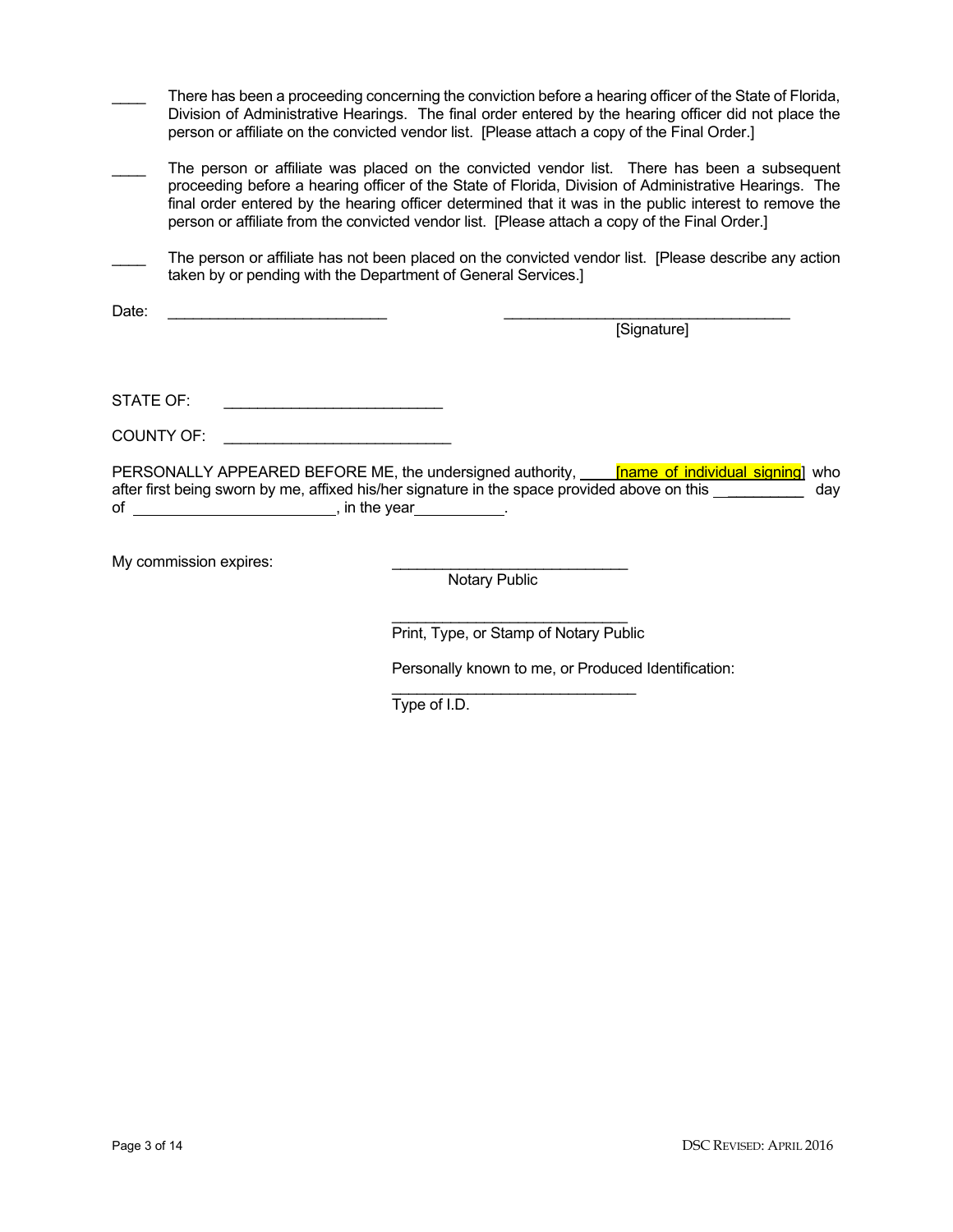**General information** *about the contractor company, its principals, and its history including state and date of incorporation.*

| Firm legal name:<br>Address:<br>Is this a Branch Office? |                                                                                                                               |
|----------------------------------------------------------|-------------------------------------------------------------------------------------------------------------------------------|
| Telephone:                                               |                                                                                                                               |
| Fax Number:                                              |                                                                                                                               |
| <b>E-Mail Address</b>                                    | Limit to one e-mail address (This will be used for all notifications from the<br><b>College regarding RFQs, RFPs or ITBs)</b> |
| Website Address:                                         |                                                                                                                               |
| <b>Federal ID Number:</b>                                |                                                                                                                               |
|                                                          | How many years has the firm provided General Contracting services?                                                            |
|                                                          | Total billings, past three calendar years (submitting office)?                                                                |
|                                                          | Total billings, past three calendar years (company-wide)?                                                                     |
| of this document                                         | Select one and complete section. Attach the associated affidavit attachment located at the end                                |
| Corporation<br>А.                                        | П                                                                                                                             |
|                                                          | Date of incorporation:                                                                                                        |
|                                                          | State in which incorporated:                                                                                                  |
|                                                          | If out-of-state corporation currently authorized to do business in Florida, give date<br>of authorization:                    |

Names and titles of principal officers with the date position assumed:

## **B.** Partnership □

Date of partnership:<br>Nature of Partnership: (general, limited, association) Names and addresses of partners:

**C. Individual** ☐ Name and address of owner:

### **D. Joint Venture** ☐

Names and addresses of parties:

• Name of persons with whom you have been associated in the construction business as a partner, officer of a corporation, or any other business venture in the last five (5) years: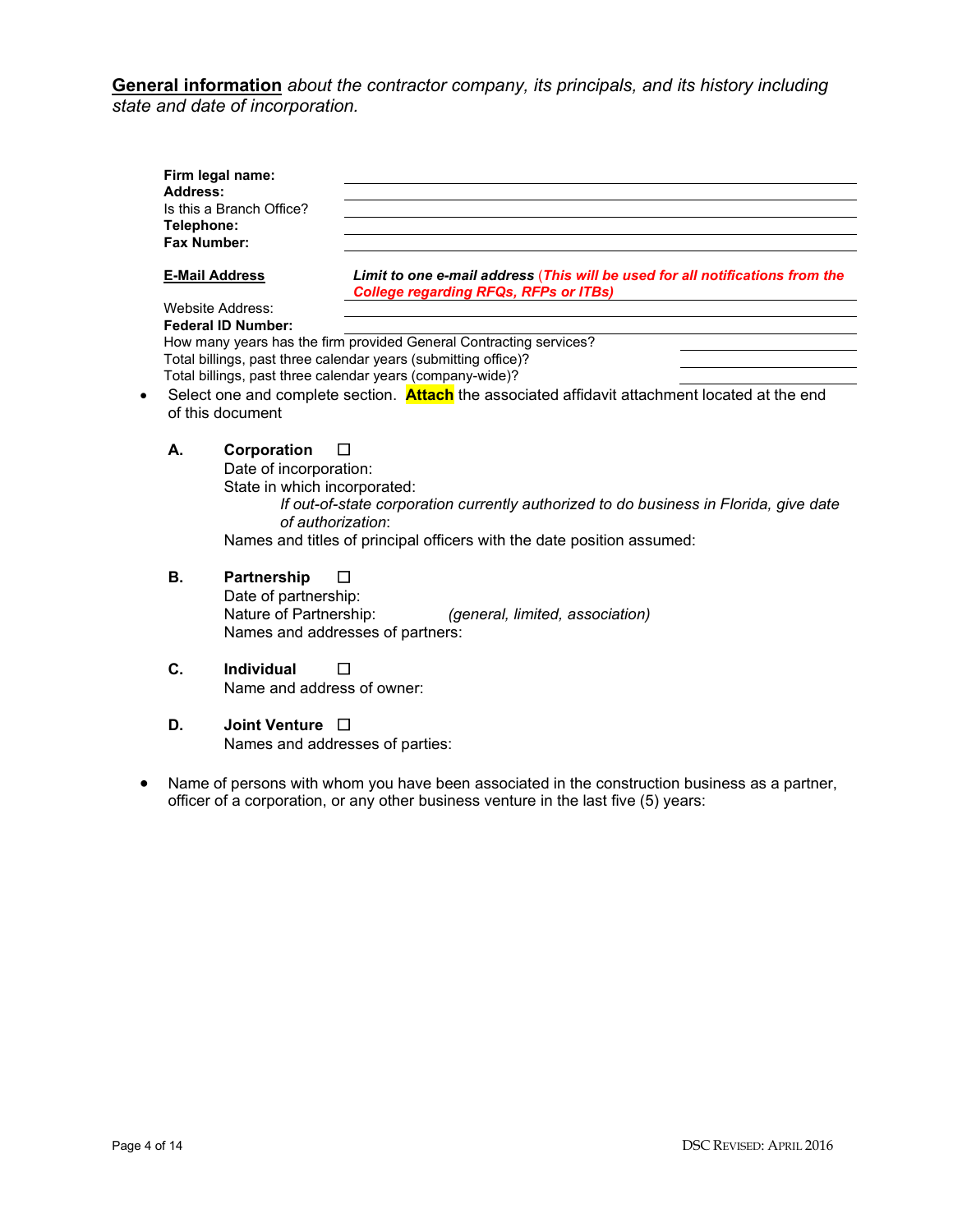**Contractor trade categories and information** *regarding the state and local licenses and license numbers held by the applicant*.

- Describe briefly your organization structure, including the number of permanent employees:
- Indicate type of contracting undertaken by your organization and number of years' experience *(Use TAB key at end of table to insert rows as needed):*

| <b>Type</b> | Years |
|-------------|-------|
|             |       |
|             |       |

List state, county, or other public agencies in which your organization is qualified to perform work by some means of prequalification *(insert rows as needed)*:

| Agency | <b>Trade Qualified</b> | <b>Expiration</b><br><b>Date</b> | Approved<br><b>Amount</b> |
|--------|------------------------|----------------------------------|---------------------------|
|        |                        |                                  |                           |
|        |                        |                                  |                           |

- List state, county, or other public agencies in which your organization has been disqualified to perform work*:*
- State construction experience of principal members of your firm *(insert rows as needed):*

| Name | <b>Title</b> | Years<br>Const.<br>Exp. | <b>Type of Work</b> | <b>Cost Range</b> | In What Capacity |  |  |  |
|------|--------------|-------------------------|---------------------|-------------------|------------------|--|--|--|
|      |              |                         |                     |                   |                  |  |  |  |
|      |              |                         |                     |                   |                  |  |  |  |

• **Insert or Attach a copy of the license under which this firm is engaged in the business of contracting in the State of Florida**. This license must be issued in accordance with provisions of Section 489.113, Florida Statutes, and be valid.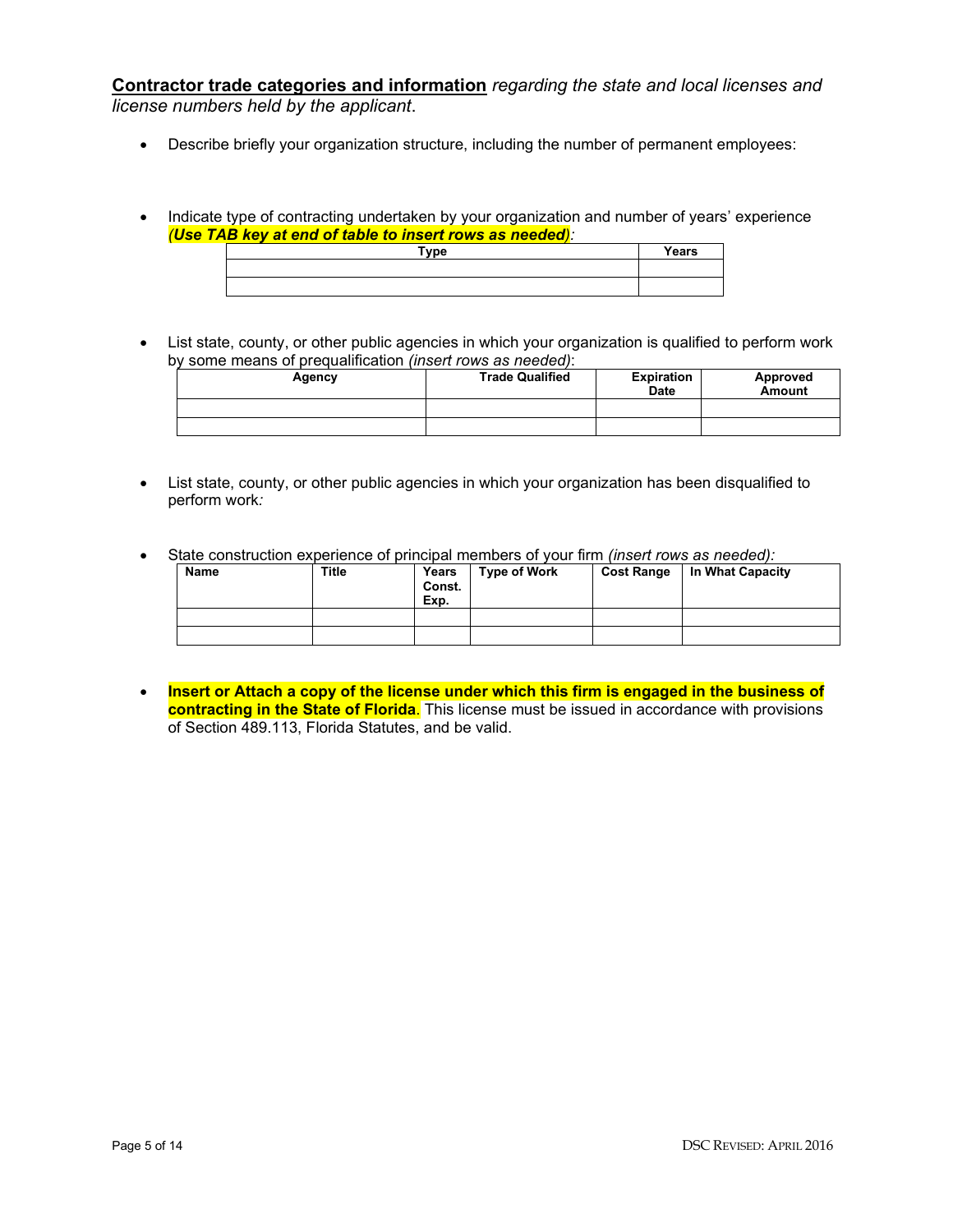**A list of all pending litigation and all litigation within the past five years**, *including an explanation of each. Litigation initiated by the contractor to protect the contractor's legal rights shall not be used as a basis for rejecting prequalification.* 

- List all litigation where firm was the plaintiff and/or defendant within the past five years:
- Has your organization, or any officer or partner thereof, ever been party to any criminal litigation as a result of construction methods, costs, etc.? If yes, explain:
- Has your organization, or any officer or partner thereof, ever been involved in any litigation or had liens filed against a project as a result of competence, craftsmanship or performance? If yes, explain:
- Give the value of any judgment or liens outstanding against your organization: \$ Explain: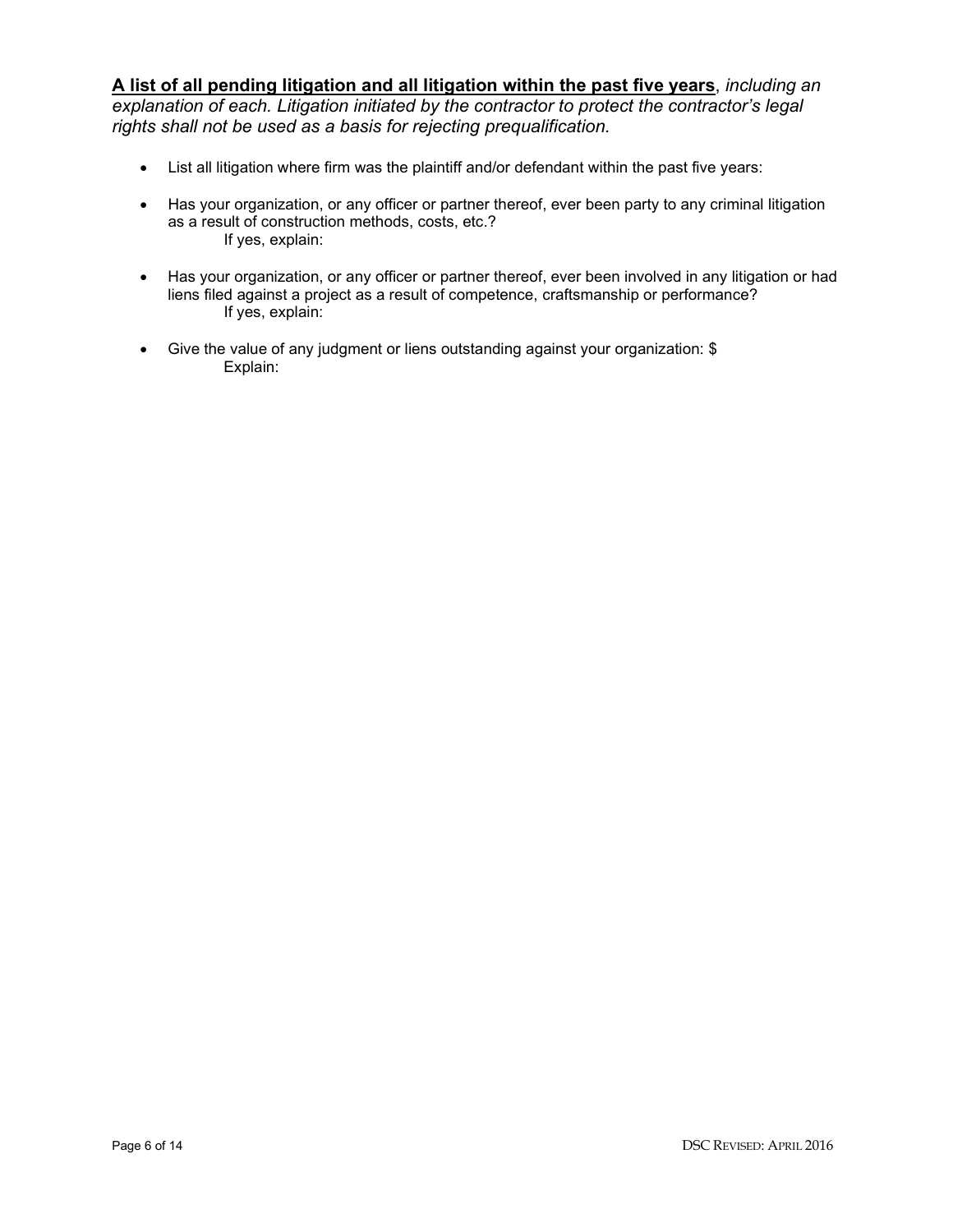## **List of projects**

- Give contract value of work now pending award to your organization: \$ Amount requiring bond if awarded \$
- List all prime construction contracts your organization has underway on this date *(insert rows as needed):*

| Name of Job (location) | Contract<br>Amount | Percent<br>Complete | Design Architect/Engineer<br><b>Phone/E-Mail</b> | Owner<br><b>Phone/E-Mail</b> |
|------------------------|--------------------|---------------------|--------------------------------------------------|------------------------------|
|                        |                    |                     |                                                  |                              |
|                        |                    |                     |                                                  |                              |
|                        |                    |                     |                                                  |                              |

• Give total contract value of work accomplished by your organization in the last three years:

Year: \$ Year: \$ Year: \$

• Fill out the following for the past five years *(insert rows as needed):*

| If you are not one wing for the past five years (moet rond as needed).<br><b>Project (location)</b> | Date<br>completed | Contracted<br>Amount<br>(approx.) | <b>Delivery</b><br>Method | <b>Client Name (with</b><br>email) | Design Architect or<br>Engineer (with<br>email) | Role(s) in<br>Project  |
|-----------------------------------------------------------------------------------------------------|-------------------|-----------------------------------|---------------------------|------------------------------------|-------------------------------------------------|------------------------|
| Project Name (city)                                                                                 | Month Year        | \$xxx,xxx                         | CM/DB/HB                  | Last, First (email)                | Last, First (email)                             | Primary,<br>sub, other |
|                                                                                                     |                   |                                   |                           |                                    |                                                 |                        |
|                                                                                                     |                   |                                   |                           |                                    |                                                 |                        |
|                                                                                                     |                   |                                   |                           |                                    |                                                 |                        |
|                                                                                                     |                   |                                   |                           |                                    |                                                 |                        |
|                                                                                                     |                   |                                   |                           |                                    |                                                 |                        |
|                                                                                                     |                   |                                   |                           |                                    |                                                 |                        |
|                                                                                                     |                   |                                   |                           |                                    |                                                 |                        |
|                                                                                                     |                   |                                   |                           |                                    |                                                 |                        |
|                                                                                                     |                   |                                   |                           |                                    |                                                 |                        |
|                                                                                                     |                   |                                   |                           |                                    |                                                 |                        |
|                                                                                                     |                   |                                   |                           |                                    |                                                 |                        |
|                                                                                                     |                   |                                   |                           |                                    |                                                 |                        |
|                                                                                                     |                   |                                   |                           |                                    |                                                 |                        |
|                                                                                                     |                   |                                   |                           |                                    |                                                 |                        |
|                                                                                                     |                   |                                   |                           |                                    |                                                 |                        |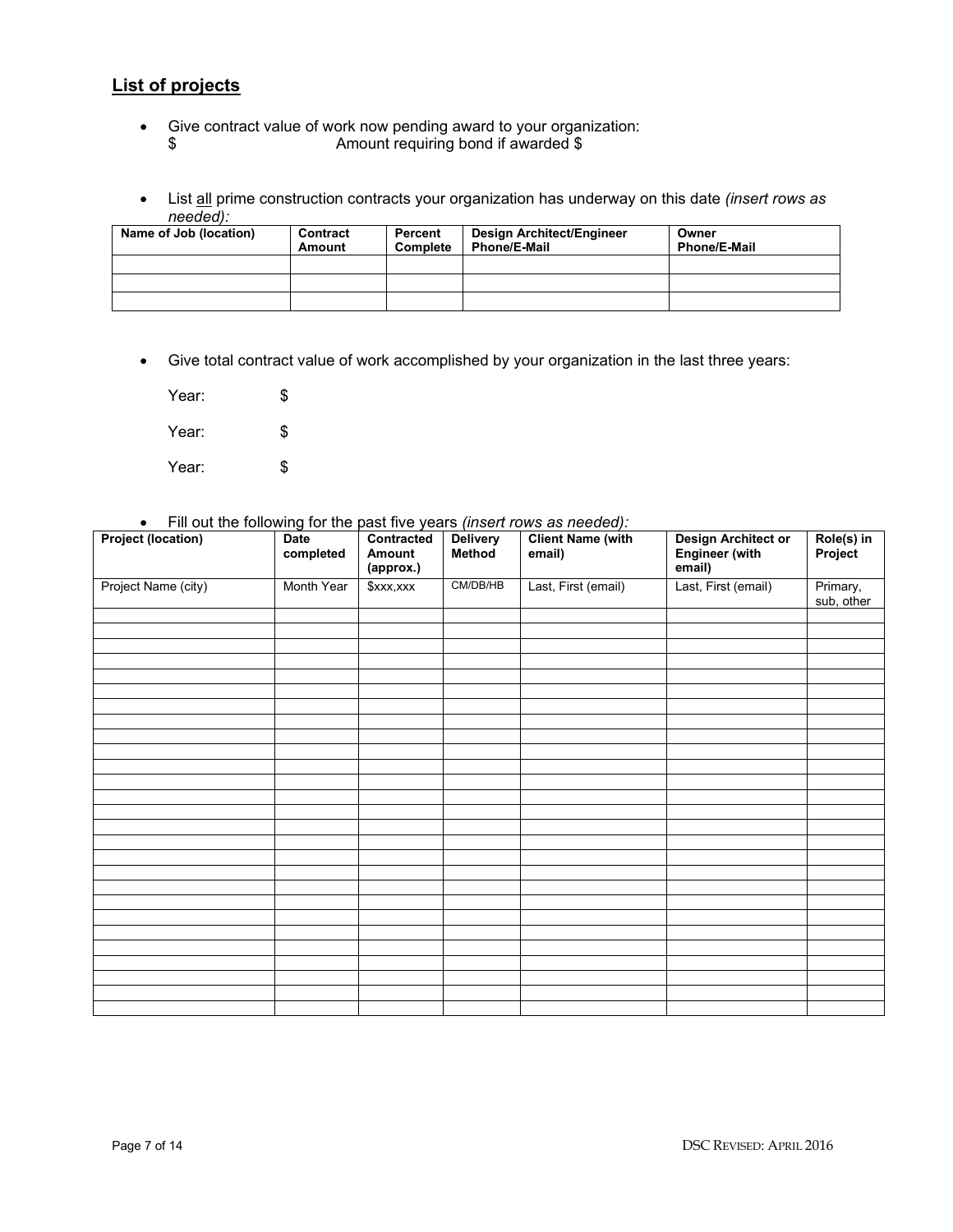## **Detailed information** *setting forth the applicant's competence, past performance, experience, financial resources, capability and references*

- Has any officer or partner of your organization ever been an officer or partner of some other organization that failed to complete a construction contract? If within the last five (5) years, state name of individual, other organization, and reason therefore:
- Has any officer or partner of your organization ever failed to complete a construction contract handled in their own name?
	- If within the last five (5) years, state name of individual, name of owner, and reason therefore:
- What is the largest contract completed by your organization? Year:
	- Cost: Description:
- Contact information of one or more mechanical, plumbing and electrical subcontractors, and three other major subcontractors who have been associated with you on any of the projects listed previously and who may be used in projects with Daytona State College:

**Mechanical** Name: Address: Phone Number: E-Mail: Plumbing Name: Address: Phone Number: E-Mail: **Electrical** Name: Address: Phone Number: E-Mail:

*Three (3) other major subcontractors:*

- Subcontractor #1 Name: Address: Phone Number: E-Mail: Subcontractor #2 Name: Address: Phone Number: E-Mail: Subcontractor #3 Name: Address: Phone Number: E-Mail:
- **Fill out the following form** (for up to ten projects within the past five years)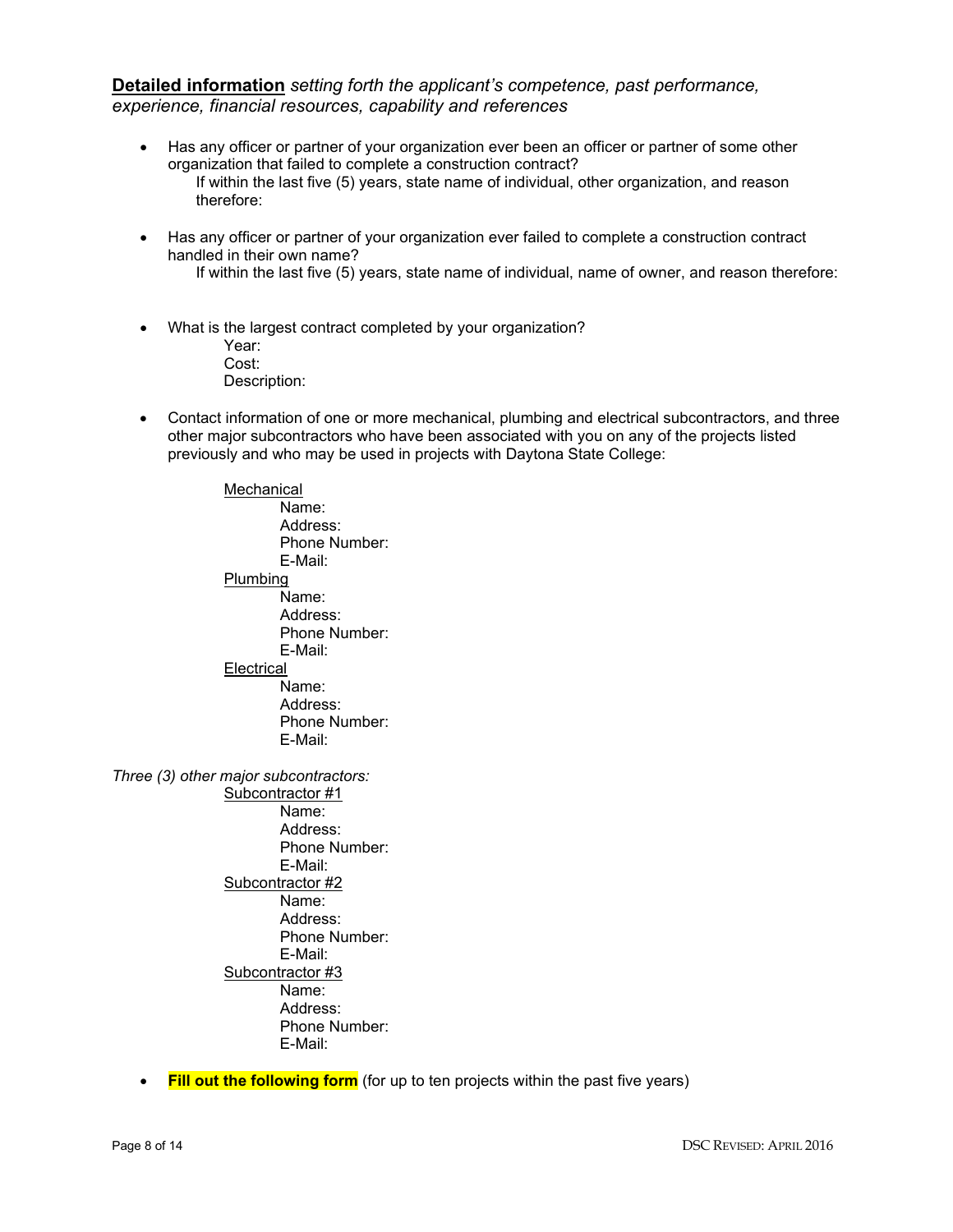Project Information

| Project # and Title:                       | Project Location: |                                                |                    |       |  |  |  |  |  |
|--------------------------------------------|-------------------|------------------------------------------------|--------------------|-------|--|--|--|--|--|
| Services provided (check applicable boxes) |                   |                                                |                    |       |  |  |  |  |  |
| $\Box$ CM At-Risk $\Box$ GC (Low Bid)      | Design-Build      | $\Box$ CM Agency                               | Subcontractor<br>ப | Other |  |  |  |  |  |
| Pre-Construction services provided?        | $\Box$ YES        | $\square$ NO                                   |                    |       |  |  |  |  |  |
| <b>Current Status:</b>                     |                   | Size of project (gross square feet): ______    |                    |       |  |  |  |  |  |
| Program / Pre-Design Budget:               |                   | Design Development Budget: \[\]                |                    |       |  |  |  |  |  |
| GMP/Bid Proposal (Original): ______        |                   | Final Contract Value:                          |                    |       |  |  |  |  |  |
| Construction Start (NTP) Date:             |                   | Original Substantial Completion Date (at NTP): |                    |       |  |  |  |  |  |
| Actual Substantial Completion Date: 1986   |                   | Green Certified (if any)?                      |                    |       |  |  |  |  |  |
| BIM Project? □ YES □ NO                    |                   |                                                |                    |       |  |  |  |  |  |
| Staffing Information (for this project)    |                   |                                                |                    |       |  |  |  |  |  |
| Principal:                                 |                   | Project Manager:                               |                    |       |  |  |  |  |  |
| Pre-Construction Staff:                    |                   | Project Engineer:                              |                    |       |  |  |  |  |  |
| Superintendent:                            |                   |                                                |                    |       |  |  |  |  |  |

Narrative description of facility, including space type(s), major building components, and construction type(s):

| <b>Owner Contact Information</b>                                                          | Owner/Client:          |
|-------------------------------------------------------------------------------------------|------------------------|
| Address:                                                                                  | Contact Person or PM:  |
| Phone and Fax:                                                                            | E-mail Address:        |
| <b>Designer Contact Information</b>                                                       | Architect/Eng.: _____  |
| Address:                                                                                  | Contact Person or PM:  |
| Phone and Fax:                                                                            | E-mail Address:        |
| Subcontractor #1 Information (highest dollar value trade contract on this project)        |                        |
| Sub-Contractor:                                                                           | Contact Person or PM:  |
| <b>CSI Division/Trade:</b>                                                                | Value of Sub-Contract: |
| Address:                                                                                  |                        |
| Phone and Fax:                                                                            | E-mail Address:        |
| Subcontractor #2 Information (second highest dollar value trade contract on this project) |                        |
| Sub-Contractor:                                                                           | Contact Person or PM:  |
| CSI Division/Trade:                                                                       | Value of Sub-Contract: |
| Address:                                                                                  |                        |
| Phone and Fax:                                                                            | E-mail Address:        |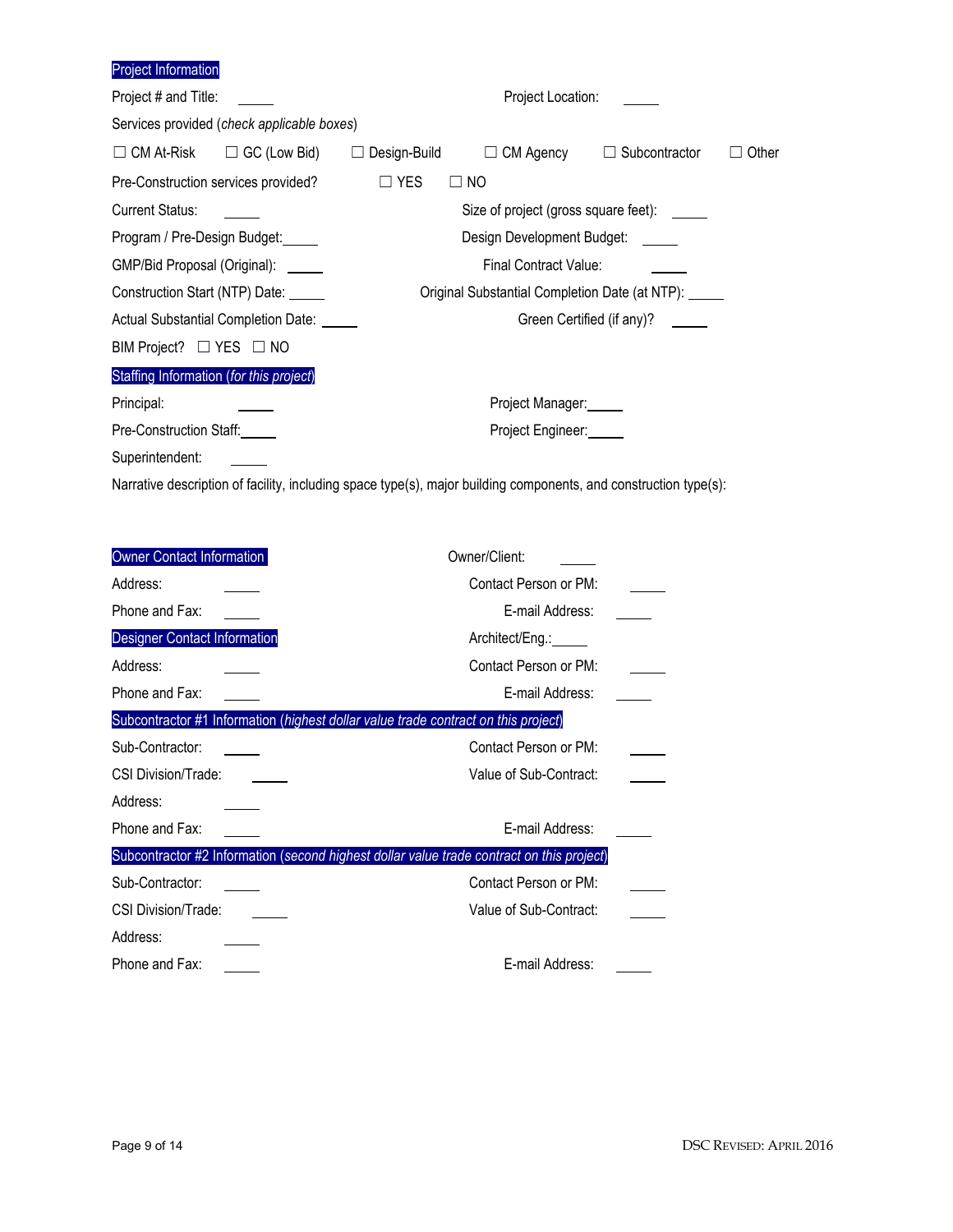## **Audited financial information** *current within the past 12 months.* **(Only (1) copy needed)**

- **Insert or Attach certificate of insurance** confirming current workers' compensation, public liability, and property damage insurance as required by law.
- **Insert or Attach letter from bonding company** showing value of contract work for which you could obtain a bond on single and aggregate projects *(Written verification must be submitted by a licensed surety company rated excellent in the current A.M. Best Guide and qualified to do business within the state)*.
	- o How much bonding is unencumbered and available as of this date?
	- $\circ$  Give name, address and phone number of Florida resident agent for above bonding company:
	- $\circ$  Has any surety company refused to write you a bond on any construction work? If yes, explain:
	- $\circ$  Give names of bonding companies under which you have functioned in the last three years:
- What is the dollar value of the largest project you consider your organization is qualified to undertake? \$
- **Insert or Attach an audited financial statement** prepared and signed by a public accountant certified in the State of Florida, including contractor's latest balance sheet and income statement showing current assets, net fixed assets, other assets, current liabilities, and other liabilities.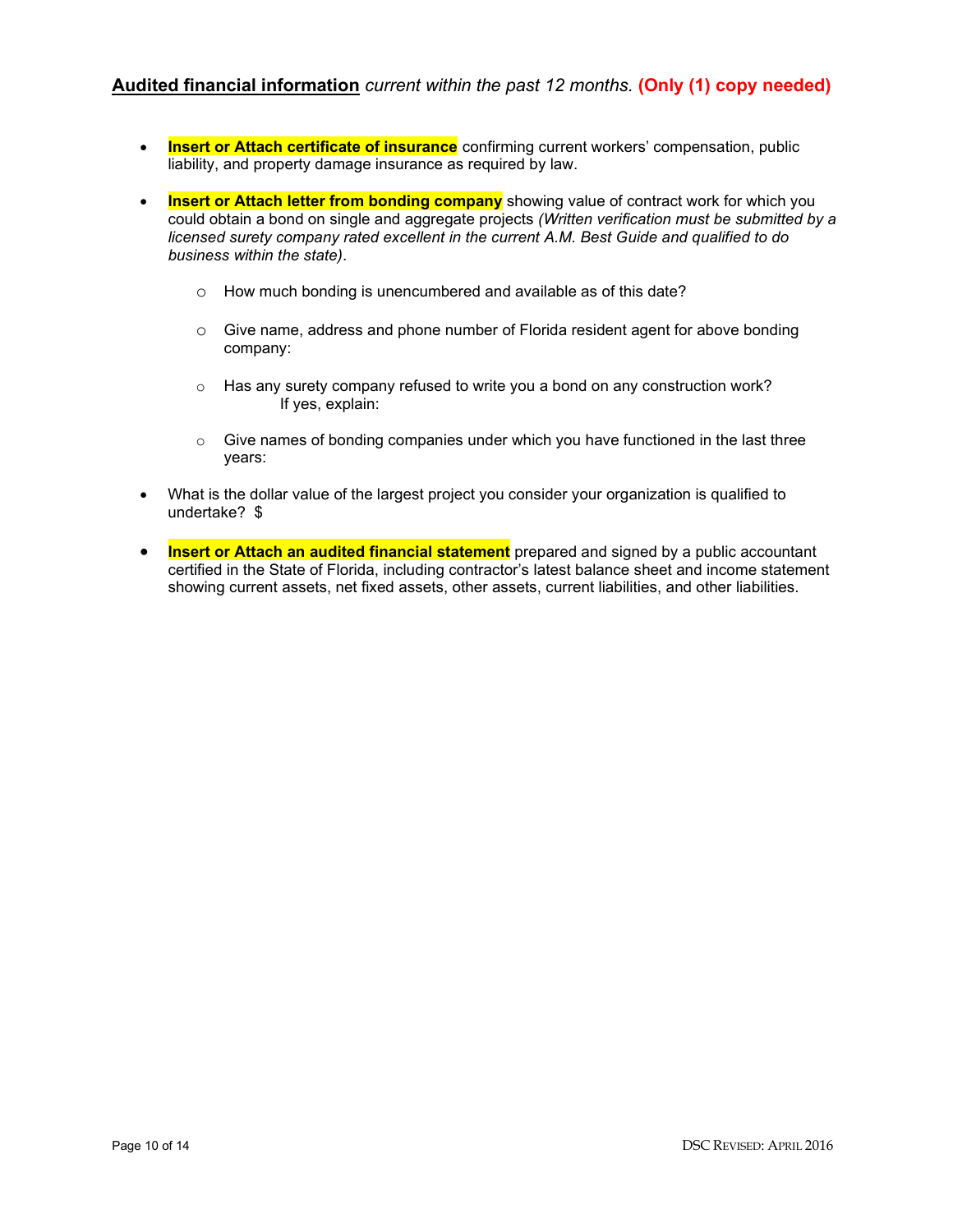### **AFFIDAVIT BY CORPORATION**

STATE OF

COUNTY OF \_\_\_\_\_\_\_\_\_\_\_\_

\_\_\_\_\_\_\_\_\_\_\_\_\_\_\_\_\_\_\_\_\_\_\_\_\_\_\_\_\_\_\_\_\_\_\_\_\_, being duly sworn, deposes and says that he/she is \_\_\_\_\_\_\_\_\_\_\_\_\_\_\_\_\_ of \_\_\_\_\_\_\_\_\_\_\_\_\_\_\_\_\_\_\_\_\_\_\_\_\_\_\_\_\_\_\_\_\_, the corporation described in and which executed the Application for Prequalification. That he/she is familiar with the books of said corporation showing its financial condition, and that the financial statement attached to said corporation's Application for Prequalification and made a part thereof is a true and correct statement of the financial condition of said corporation, as of the date thereof. And, that the statements made and answers given in response to the request for information contained in the Application for Prequalification are true and correct to the best of his/her knowledge.

Applicant Signature

(seal)

Sworn to and subscribed before me this \_\_\_\_\_\_\_day of \_\_\_\_\_\_\_\_\_\_\_\_\_\_, year of \_\_\_\_\_\_\_\_\_\_\_.

Notary Public, State of Florida

My commission expires:

(seal)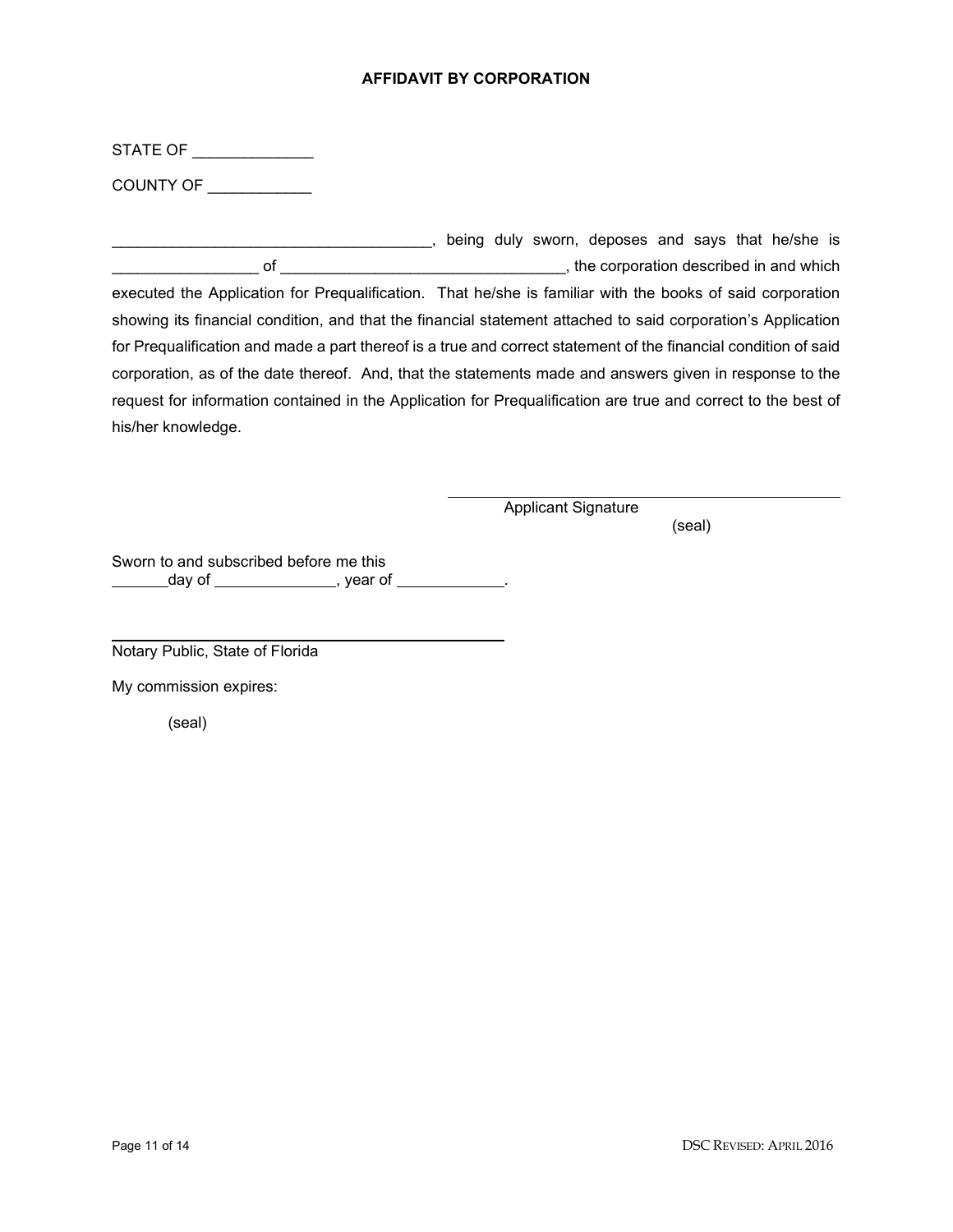### **AFFIDAVIT BY PARTNERSHIP**

| STATE OF |  |  |  |
|----------|--|--|--|
|          |  |  |  |
|          |  |  |  |

COUNTY OF \_\_\_\_\_\_\_\_\_\_\_\_

\_\_\_\_\_\_\_\_\_\_\_\_\_\_\_\_\_\_\_\_\_\_\_\_\_\_\_\_\_\_\_\_\_\_, being duly sworn, deposes and says that he/she is a partner of the firm of \_\_\_\_\_\_\_\_\_\_\_\_\_\_\_\_\_\_\_\_\_\_\_\_\_\_\_\_\_\_\_\_\_\_\_\_\_\_, and that the financial statement attached to said partnership's Application for Prequalification and made a part thereof, is a true and correct statement of the financial condition of said firm as of the date thereof. And that the statements made and answers given in response to the request for information contained in the Application for Prequalification are true and correct to the best of his/her knowledge.

> Applicant Signature (seal)

Sworn to and subscribed before me this \_\_\_\_\_\_\_day of \_\_\_\_\_\_\_\_\_\_\_\_\_\_\_, year of \_\_\_\_\_\_\_\_\_\_\_\_.

Notary Public, State of Florida

My commission expires:

(seal)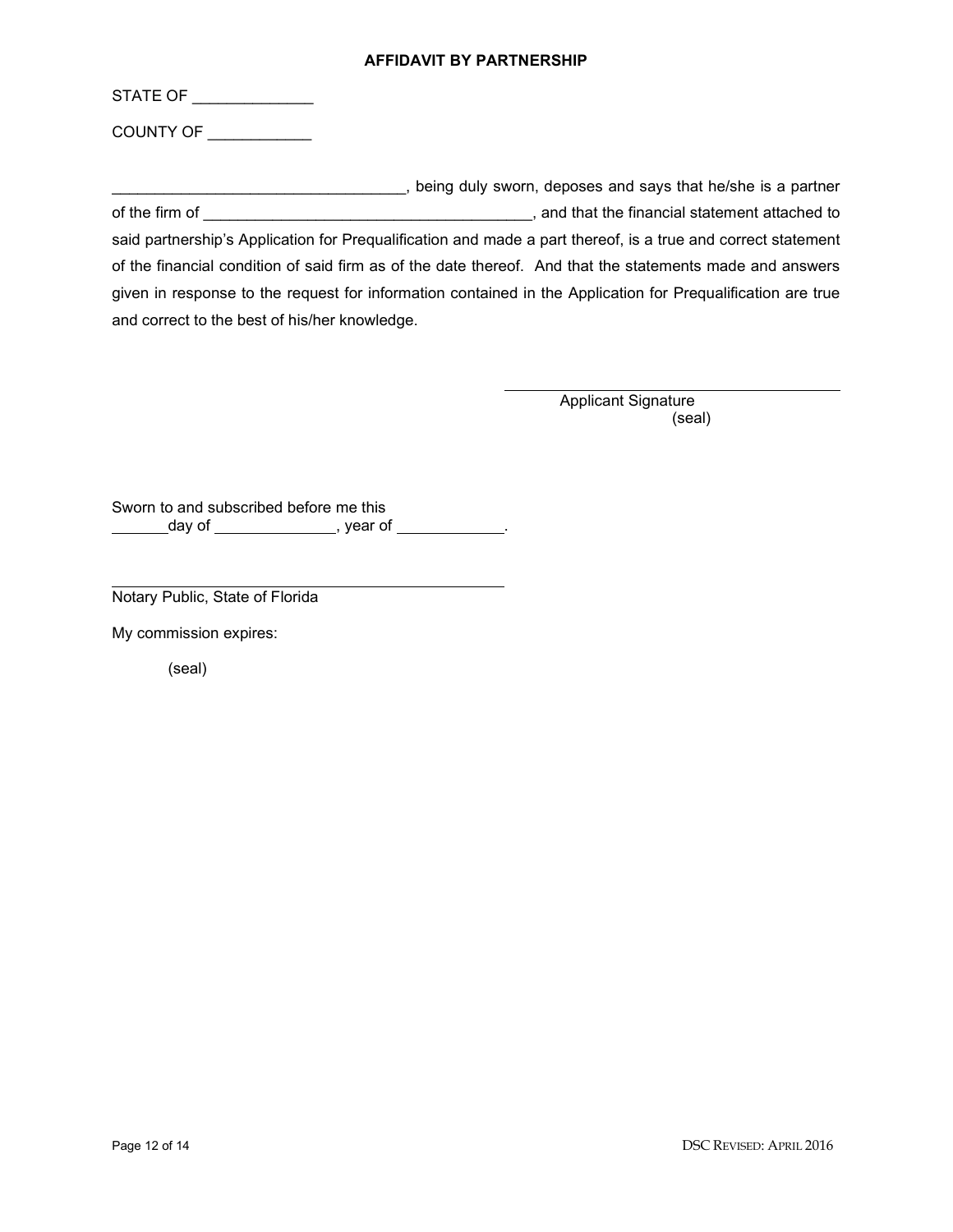## **AFFIDAVIT BY INDIVIDUAL**

STATE OF

COUNTY OF \_\_\_\_\_\_\_\_\_\_\_\_

\_\_\_\_\_\_\_\_\_\_\_\_\_\_\_\_\_\_\_\_\_\_\_\_\_\_\_\_\_\_\_\_\_\_\_\_\_, being duly sworn, deposes and says that the financial statement attached to said affiant's Application for Prequalification and made a part thereof, is a true and correct statement of his/her financial condition as of the date thereof. And that the statements made and answers given in response to the request for information contained in the Application for Prequalification are true and correct to the best of his/her knowledge.

Applicant Signature

(seal)

Sworn to and subscribed before me this day of , year of .

Notary Public, State of Florida My commission expires:

(seal)